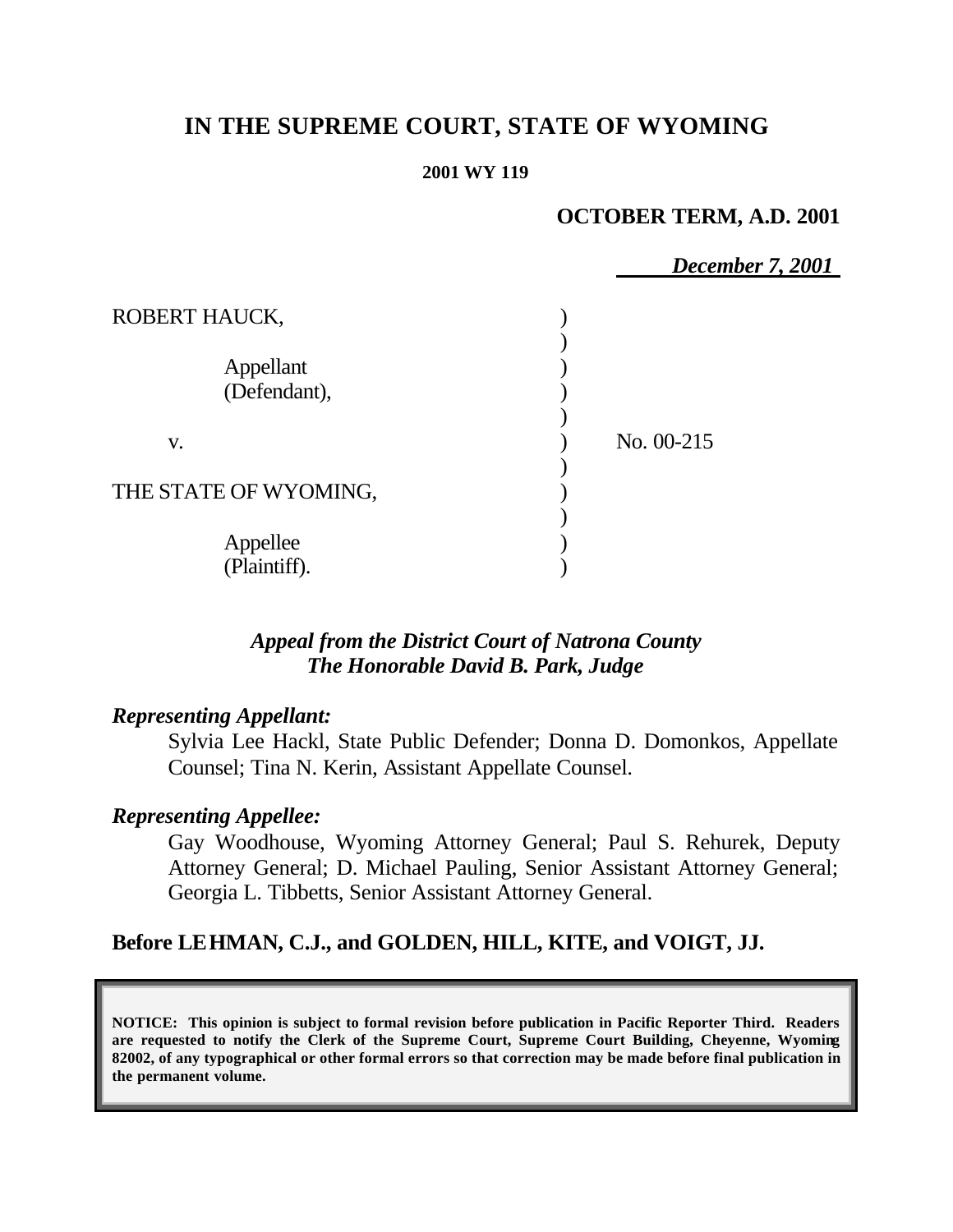### **GOLDEN**, Justice.

[¶1] After the district court determined that Appellant Robert Hauck (Hauck) was incompetent to stand trial for controlled substance violations, escape, and interference with a peace officer, his trial was delayed for almost two years until he was found competent. Hauck claims that the delay violated his right to a speedy trial, he was entitled to a hearing on his request to represent himself at one of his competency hearings, and he was denied the right to be present at a hearing on a motion for a continuance of the trial setting. We affirm the judgment and sentence of the district court.

#### **ISSUES**

[¶2] The parties agree that the issues for our review are:

1. Was Appellant denied his right to a speedy trial?

2. Was Appellant denied his right to self-representation, without a hearing by the trial court?

3. Was Appellant denied his right to be present at a critical stage of the proceedings?

### **FACTS**

[¶3] On July 6, 1998, as Casper police approached Hauck to arrest him on an outstanding warrant, he fled and physically resisted arrest. Hauck was subdued and arrested, and police searched his fanny pack, finding methamphetamine, marijuana, and money. While being transported to the detention center, Hauck ran and was promptly apprehended. On July 8, 1998, Hauck again escaped from officers and was apprehended just outside of the building. He was charged with two counts of escape, in violation of Wyo. Stat. Ann. § 65-206; misdemeanor interference with a peace officer, in violation of Wyo. Stat. Ann. § 6-5-204; two counts of possession of a controlled substance, and further as an individual who had been convicted of possession of a controlled substance on three separate occasions, in violation of Wyo. Stat. Ann. § 35-7-1031(c); and two counts of possession of a controlled substance with intent to deliver, in violation of Wyo. Stat. Ann. § 35-1-1031.

[¶4] Bond was set on July 9, 1998, and Hauck's counsel filed a demand for a speedy trial on August 13, 1998. Hauck was arraigned on August 27, 1998, pleading not guilty to all charges. The parties stipulated to a continuance on September 4, 1998, and new defense counsel entered an appearance on September 14, 1998. On September 29, 1998, Hauck's counsel filed a motion to have Hauck examined because of a history of mental illness and inability to understand the legal consequences of his actions. The trial court held a hearing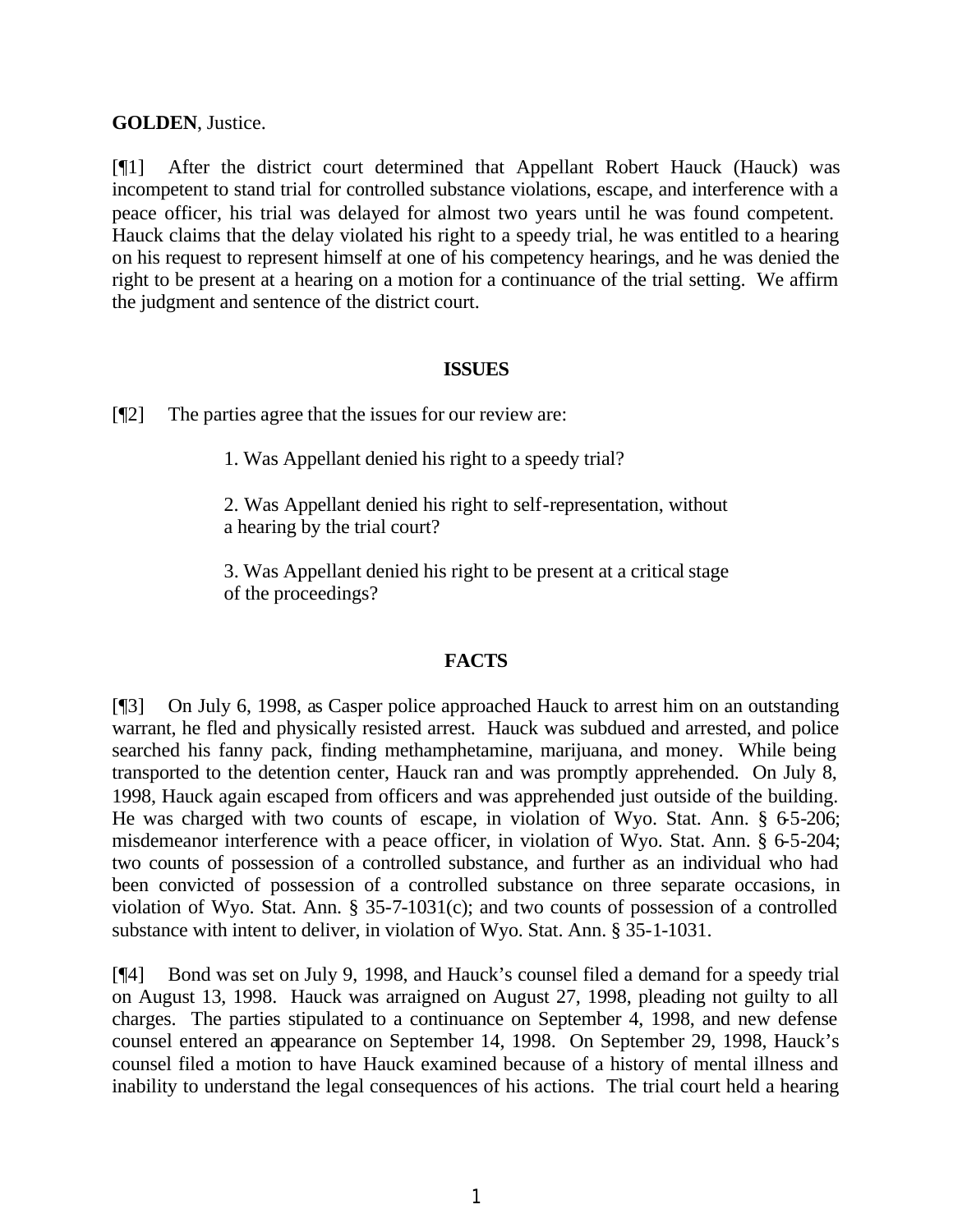on this motion, and Hauck requested new counsel, stating that he did not want to enter a plea of not guilty by reason of mental illness. He reasoned that he had a state hospital mental examination eight times and had been found competent all but one time. He also requested that the court grant him a speedy trial. After defense counsel explained that he and the defendant were having difficulty communicating, the trial court did not make any ruling on the mental evaluation motion, and instead suggested that new counsel be appointed.

[¶5] An order appointing new counsel was signed on October 13, 1998, and on October 28, 1998, counsel requested a continuance of the trial then set for November 2, 1998. At a hearing on that motion, the district court granted the continuance but made specific findings pursuant to W.R.Cr.P. 48 that previous delays were due to defense counsel substitutions and that this delay was necessary for the due administration of justice.

[¶6] Defense counsel filed a motion to suppress on November 18, 1998, which was denied, and at the hearing on November 25, 1998, defense counsel again requested a mental examination. That motion was granted, and criminal proceedings were suspended on that date. An order to continue the trial was entered on January 4, 1999.

[¶7] A mental evaluation was completed on January 29, 1999, and the district court found Hauck incompetent to stand trial. On March 26, 1999, the trial court entered an order that Hauck was not triable by reason of mental illness, was found incompetent to refuse treatment, ordered to be medicated at the jail, and if that proved impracticable, that Hauck be transported to the state hospital.

[¶8] Defense counsel entered into a stipulated order dated March 31, 1999, to transport Hauck to the state hospital. Hauck was at the state hospital between April 7 and April 27, 1999. On May 26, 1999, the State submitted an Addendum to Forensic Evaluation, which was a letter advising the court that Hauck had been treated with Olanzapine. On June 9, 1999, the district court determined this information did not permit it to set a trial date and ordered another evaluation on June 15, 1999. Hauck was again evaluated at the state hospital between June 28 and July 15, 1999.

[¶9] On June 24, 1999, at Hauck's request, his attorneys filed a motion to withdraw. On June 25, 1999, Hauck sent a letter to the trial court stating that the year-long delay violated his right to a speedy trial. On August 25, 1999, another competency hearing was held and, although the prosecution and defense counsel stipulated to Hauck's competency, the trial court ordered further evaluation. Defense counsel was permitted to withdraw on September 3, 1999. Because of the district court's observations of Hauck at his August 25, 1999, competency hearing, the district court determined that Hauck exhibited symptoms of paranoia that left the court with serious concerns regarding his ability to stand trial and requested that two doctors conduct further evaluation.

[¶10] On October 27, 1999, Hauck moved pro se for the court to dismiss the charges for failure to provide a speedy trial, and that same day the trial court again held a competency hearing and determined that Hauck remained incompetent to stand trial. On November 22,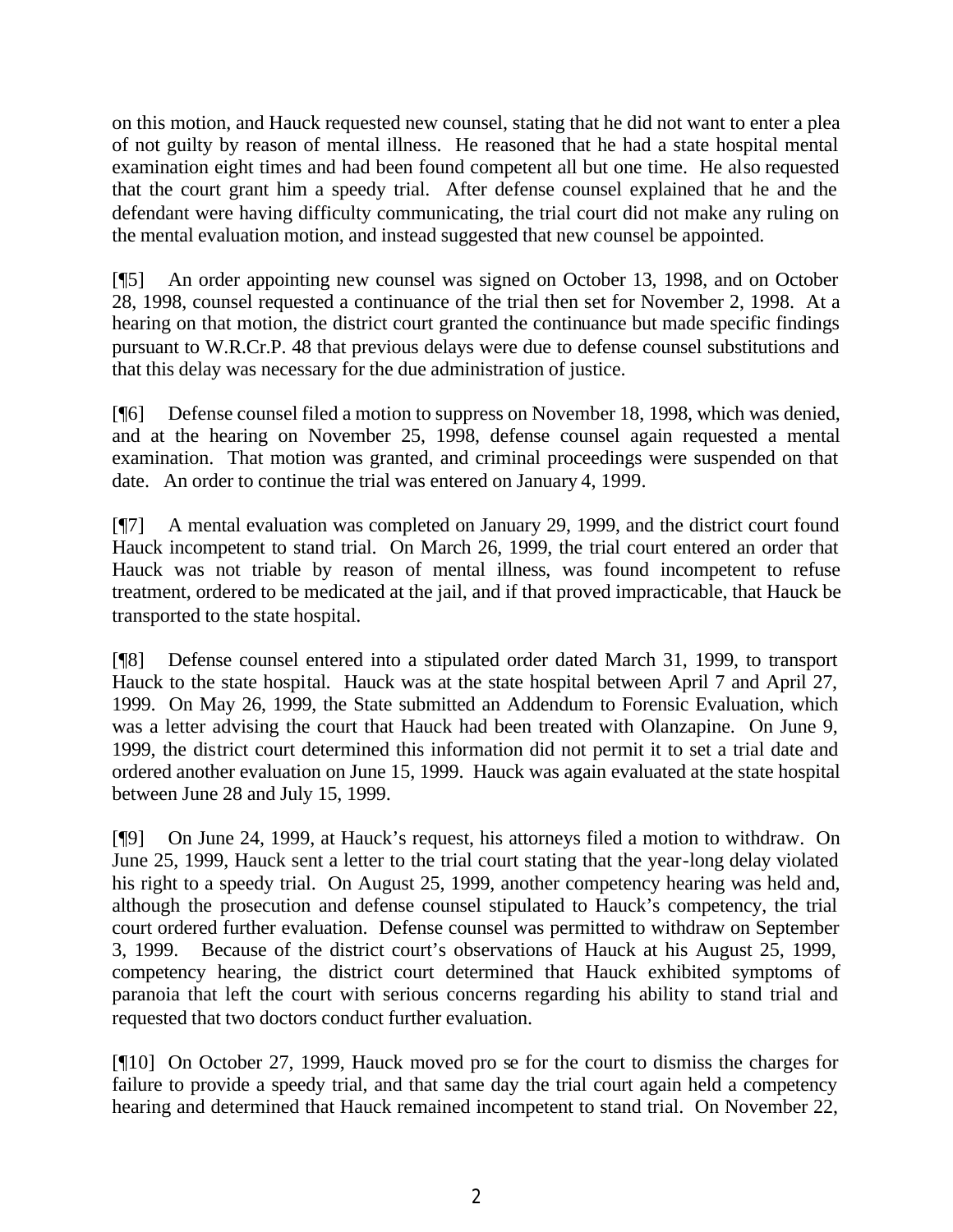1999, the trial court signed an order committing Hauck to the state hospital, finding him incompetent to refuse medication, and ordering that he be medicated over his objection. The state hospital's investigational review committee advised the trial court that legal and ethical considerations prevented it from forcibly medicating Hauck. That report also advised that Hauck was competent to stand trial.

[¶11] The State again requested a competency hearing. The record does not contain a transcript, but the State advises us that the hearing was held on February 17, 2000. Hauck was declared competent, and his trial began on March 6, 2000. At a hearing on the State's motion in limine, the State argued that Hauck should be prohibited from arguing that mental illness negated intent or justified using illegal narcotics because Hauck had not entered a plea of not guilty by reason of mental illness. Hauck's defense counsel advised the court that Hauck would not be presenting these arguments. Hauck was convicted on all seven counts. This appeal followed.

#### **DISCUSSION**

#### *Speedy Trial*

[¶12] The Sixth Amendment to the United States Constitution guarantees a criminal defendant the right to a speedy trial. *Barker v. Wingo,* 407 U.S. 514, 92 S. Ct. 2182, 33 L. Ed. 2d 101 (1972). A speedy trial claim is reviewed under the mandates of Rule 48(b) of the Wyoming Rules of Criminal Procedure and, if necessary, evaluated by the four-part constitutional test articulated in *Barker*. *Campbell v. State,* 999 P.2d 649, 655 (Wyo. 2000). The constitutional factors that must be considered are: 1) the length of the delay; 2) the reason for the delay; 3) the defendant's assertion of his right; and 4) the prejudice to the defendant. *Id.* Speedy trial analysis must consider both W.R.Cr.P. 48 and constitutional factors because a constitutional speedy trial violation could still occur despite compliance with the requirements of W.R.Cr.P. 48(b). *Id.*

[¶13] We begin by calculating the time between defendant's arraignment and trial, excluding the time periods specified in W.R.Cr.P.  $48(b)$ .<sup>1</sup> *Taylor v. State,* 2001 WY 13, [5,

(b) *Speedy trial*. --

(2) A criminal charge shall be brought to trial within 120 days following arraignment unless continued as provided in this rule.

(3) The following periods shall be excluded in computing the time for trial:

(A) All proceedings related to the mental illness or deficiency of the defendant;

 $1$  W.R.Cr.P. 48(b) states:

<sup>(1)</sup> It is the responsibility of the court, counsel and the defendant to insure that the defendant is timely tried.

<sup>(</sup>B) Proceedings on another charge;

<sup>(</sup>C) Delay granted by the court pursuant to paragraph (4) or (5);

<sup>(</sup>D) The time between the dismissal and the refiling of the same charge; and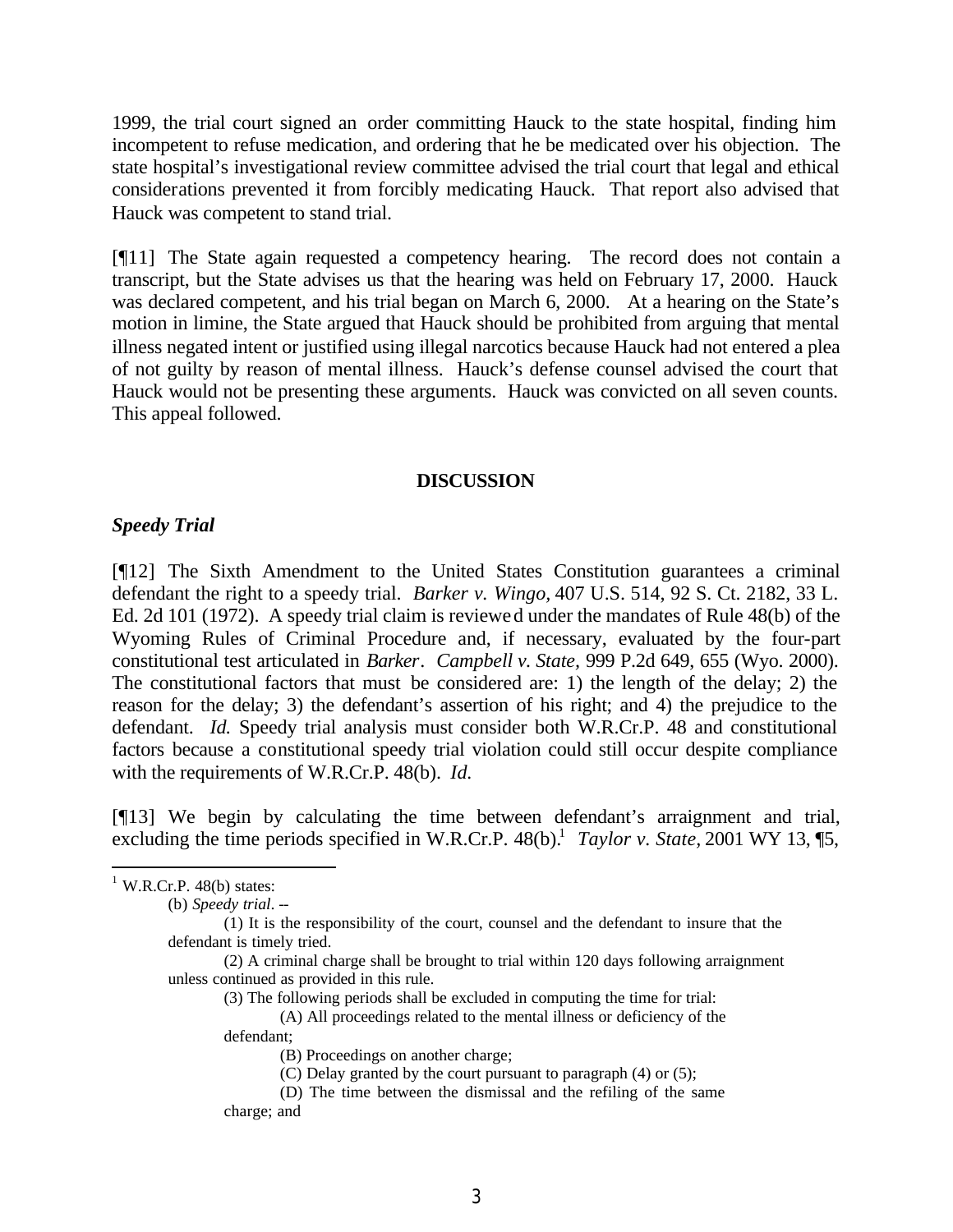17 P.3d 715, ¶5 (Wyo. 2001). Delays of fewer than 120 days are permissible, and if a delay has exceeded 120 days, we determine whether the defendant has made a written demand for a speedy trial or otherwise vigorously asserted his rights under W.R.Cr.P 48. *Id.* 

[¶14] Hauck first contends that the trial court's suspension of proceedings was improper, and if found to be proper, delay between arraignment and trial was 123 days and W.R.Cr.P. 48 (b) mandates dismissal and retrial. Where the primary reason for the delay is the determination of the defendant's mental competency to stand trial, Wyoming law requires suspension of all criminal proceedings until the district court can make a determination of the defendant's mental competency to stand trial. *Smith v. State,* 871 P.2d 186, 190 (Wyo. 1994) (citing Wyo. Stat. Ann.  $\S$  7-11-303(a)). Once there exists reasonable cause to question a criminal defendant's competency, due process protections of the state and federal constitutions also mandate such a suspension. *Id.* Under W.R.Cr.P. 48, all proceedings related to the mental illness or deficiency of the defendant are excluded in computing the time for trial. W.R.Cr.P.  $48(b)(3)(A)$ . Without reviewing time periods caused by defendant's change of counsel as permitted under W.R.Cr.P. 48(b)(3)(E), our review of the record indicates that ninety days passed between the date of arraignment, August 27, 1998, and the date that the district court suspended criminal proceedings, November 25, 1998. From the date that Hauck was found competent on February 17, 2000, and the date trial began on March 6, 2000, seventeen days passed. The total elapsed time is one hundred and seven days, and presents no violation of W.R.Cr.P. 48(b).

> (E) Delay occasioned by defendant's change of counsel or application therefor.

(4) Continuances not to exceed six months from the date of arraignment may be granted by the trial court as follows:

(A) On motion of defendant supported by affidavit; or

(B) On motion of the attorney for the state or the court if:

(i) The defendant expressly consents;

(ii) The state's evid ence is unavailable and the prosecution has exercised due diligence; or

(iii) Required in the due administration of justice and the defendant will not be substantially prejudiced; and

(C) If a continuance is proposed by the state or the court, the defendant shall be notified. If the defendant objects, the defendant must show in writing how the delay may prejudice the defense.

(5) Any request to continue a trial to a date more than six months from the date of arraignment must be directed to the court to which appeals from the trial would be taken and may be granted by that court in accordance with paragraph (4).

(6) Any criminal case not tried or continued as provided in this rule shall be dismissed 120 days after arraignment.

(7) If the defendant is unavailable for any proceeding at which the defendant's presence is required, the case may be continued for a reasonable time by the trial court but for no more than 120 days after the defendant is available or the case further continued as provided in this rule.

(8) A dismissal for lack of a speedy trial under this rule shall not bar the state from again prosecuting the defendant for the same offense unless the defendant made a written demand for a speedy trial or can demonstrate prejudice from the delay.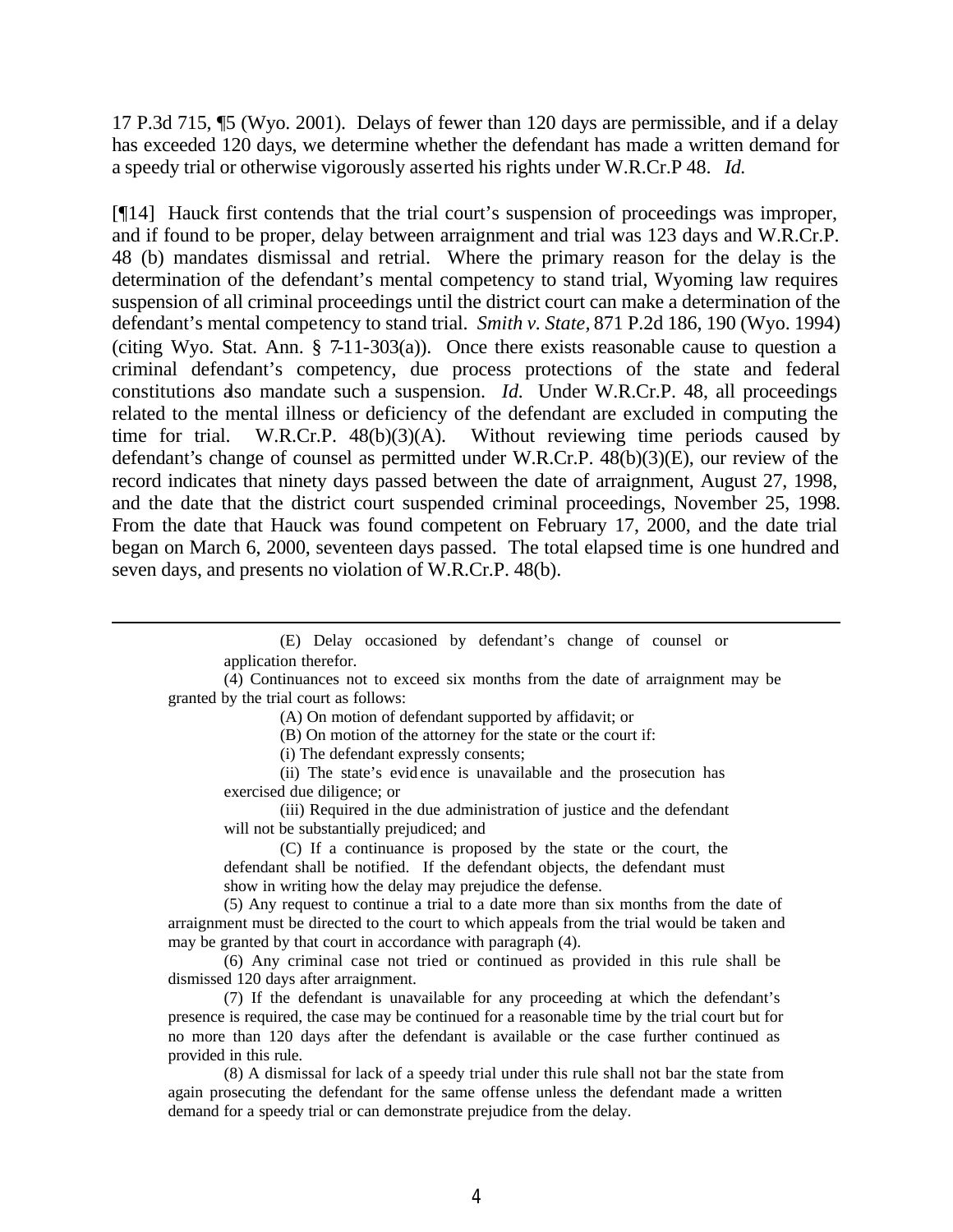[¶15] Hauck next contends that an unconstitutional 607-day delay occurred between the date charges were filed and the date of his trial because the trial court improperly suspended proceedings. The state hospital doctors consistently found him competent, and Hauck contends that the trial court improperly refused to find him competent and set trial. The record shows that the trial court also had the opinion of another doctor, Dr. Vuola, who disagreed with the state hospital that Hauck suffered from an anti-social disorder. It was Dr. Vuola's opinion that Hauck was an incompetent paranoid schizophrenic when not medicated. Dr. Hitt from the state hospital did not rule out this diagnosis. Under these circumstances, it was reasonable for the trial court to continue to find Hauck incompetent and suspend proceedings in accordance with Wyo. Stat. Ann. § 7-11-303.<sup>2</sup> Furthermore, any delay caused by Hauck's incompetency was compelled by his due process rights that he be tried only if competent. We find no violation of Hauck's constitutional speedy trial right.

### *Self-Representation*

[¶16] The Sixth Amendment of the United States Constitution requires that a defendant in state court shall have the right to represent himself if the accused himself timely, knowingly, and intelligently requests the right to forgo counsel, and does not do so to cause delay. *Williams v. State,* 655 P.2d 273, 274, 276 (Wyo. 1982); *and see Faretta v. California*, 422 U.S. 806, 95 S.Ct. 2525, 45 L.Ed.2d 562 (1975). Article 1, § 10 of the Wyoming Constitution says: "In all criminal prosecutions the accused shall have the right to defend in person and by counsel \* \* \*." *Williams,* 655 P.2d at 274. The defendant need not have the skill and experience of a lawyer, but the court must make him aware of the disadvantages and the dangers of self-representation. *Id.* at 275.

[¶17] Hauck contends that counsel withdrew because of Hauck's desire to represent himself at a hearing, and that he requested at the competency hearing held October 27, 1999, that he be allowed to proceed pro se. That request was summarily denied, and he claims that the trial court erred in not holding a hearing on his request. Hauck provides us with no explanation how the trial court could have found his self-representation request knowing and intelligent before his competency was determined or once he was found incompetent. The State contends that it would have been a logical impossibility. On this record, we must agree and find no error. The United States Supreme Court has held that the degree of competence necessary for a defendant to waive counsel is the same degree of competence required for him to stand trial. *Godinez v. Moran,* 509 U.S. 389, 399-400, 113 S. Ct. 2680, 2686-87, 125 L. Ed. 2d 321 (1993). While the issue of whether this standard would apply under a state constitutional analysis is not before us, *Godinez* does represent the very minimum that the standard could be and supports our determination that the district court could not logically decide that Hauck was incompetent to stand trial, but competent to represent himself. The

<sup>&</sup>lt;sup>2</sup> Wyo. Stat. Ann. § 7-11-303(a) (LexisNexis 2001) states:

<sup>(</sup>a) If it appears at any stage of a criminal proceeding, by motion or upon the court's own motion, that there is reasonable cause to believe that the accused has a mental illness or deficiency making him unfit to proceed, all further proceedings shall be suspended.